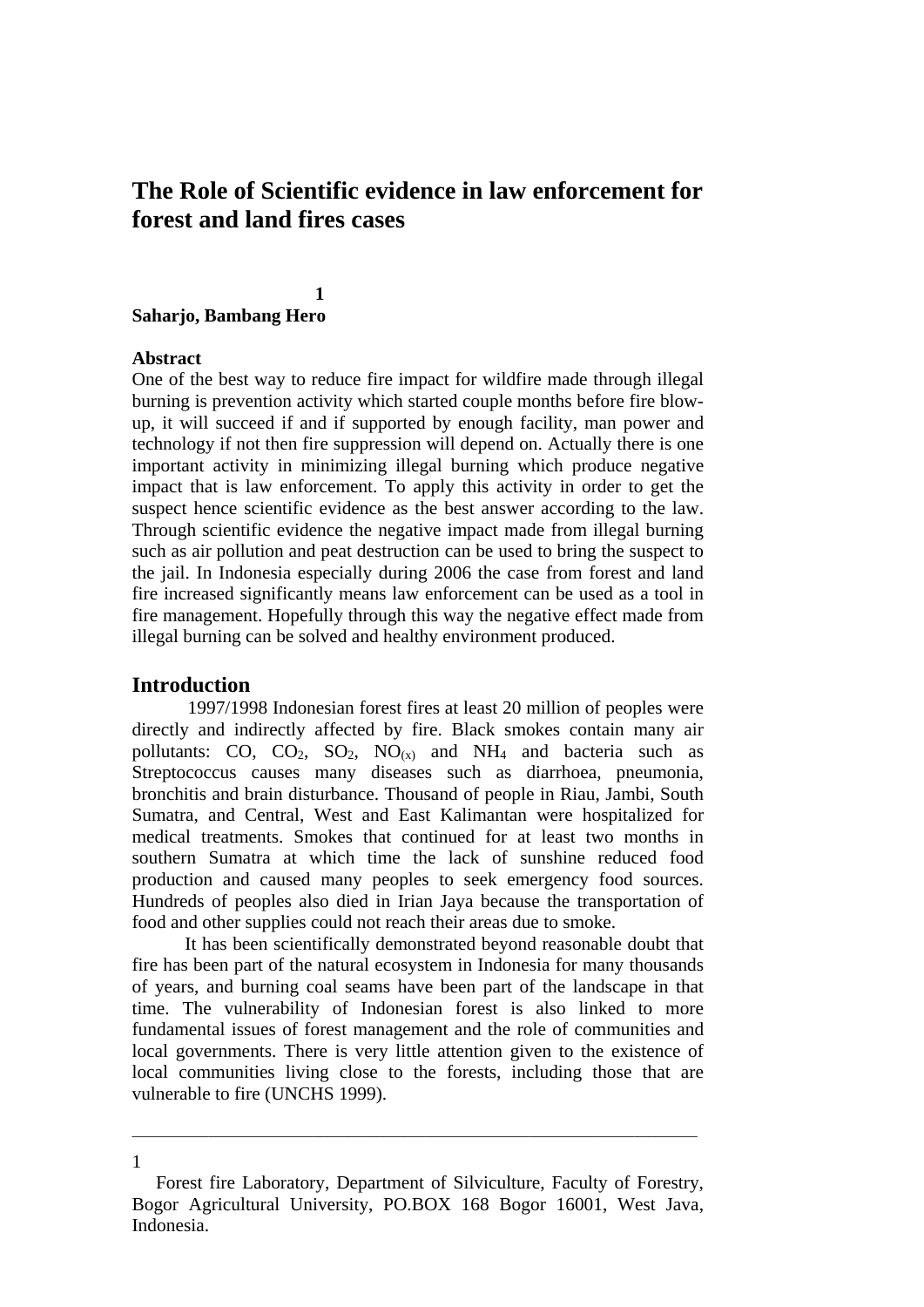Usually when fire broke up in many provinces in Indonesia, many people's blames shifting cultivator as cause of it. Unfortunately, it was proved that the sources of fires in 1997 forest fires were mostly from land preparation using fire for forest plantation and estate crops. It was shown that 65 % (Anonymous 1998) until 80 % (WWF 1998) of the forest area burned in East Kalimantan was done in the forest concessions and estate crops. This was also supported by the Ministry of Forestry statement which announced the list of 176 companies that suspected burn they land for forestry and estate crops planting. By the way, none of those companies being subject for punishment by the government due to not enough evidence. In 1999 again it has been known that more than 40 companies doing the same things like in 1997/1998 but no punishment then followed by more than 50 companies in the year 2000 and at the same level in the year 2001. Fire is used in the land preparation for forest plantation, as it is easy, cheap and very simple. At the  $1<sup>st</sup>$  October 2001, for the first time one oil palm company punished due to using fire illegally for their land preparation. Judge come to the conclusion that they are found guilty due to using fire illegally for land preparation and because of it the General Manager was punished 2 years in jail and 250 million rupiahs for the compensation. The important things behind of this judge decision was that fire science that used by forest fire expert witness in front of the court can be used to explain the situation and to make sure who behind the fires. Environmental law No.23/1997 especially with article 41 and 46 was used in this case. By now more than 50 forest and fire cases had been investigated especially during 2006 and half of it had been punished through court trial where illegal burner compensated for 1-2 years in jail.

# **Fires Disastrous**

Forest fires have been reported a number of times over the past 150 years on the island of Borneo and such fires probably also occurred in Sumatra. Records of forest fire were first made in the late  $19<sup>th</sup>$  century when Michielsen (in 1882) conducted a survey of the region between the Kalanaman and Cempaka Rivers (now Sampit and Katingan Rivers) in Central Kalimantan. He reported that forest fire had damaged a number of sites in 1877. Soon after Gerlach recorded evidence of forest fires in what is now the Sentarum Lake Wildlife Reserve in the Southwestern region of West Kalimantan. It can no longer be assumed that tropical forest fires are a recent phenomenon. But the frequency and intensity of tropical forest fires have increased in parallel with the frequency and intensity of human activities in the forests (Schindler 1998).

An analysis of remote sensing data from the mid-1980s indicated that the Indonesian archipelago contained about 10 million ha of grasslands at the time (RePPProT 1990). Much of the remaining forest has been logged in recent years, and logged forests are frequently degraded or converted to agriculture. The present landscape is a mosaic of vegetation types and land uses, including some intact forest ecosystem, logged forest in various stages of regeneration, scrubland, grassland, annual crops, and tree plantations (Qadri 2001).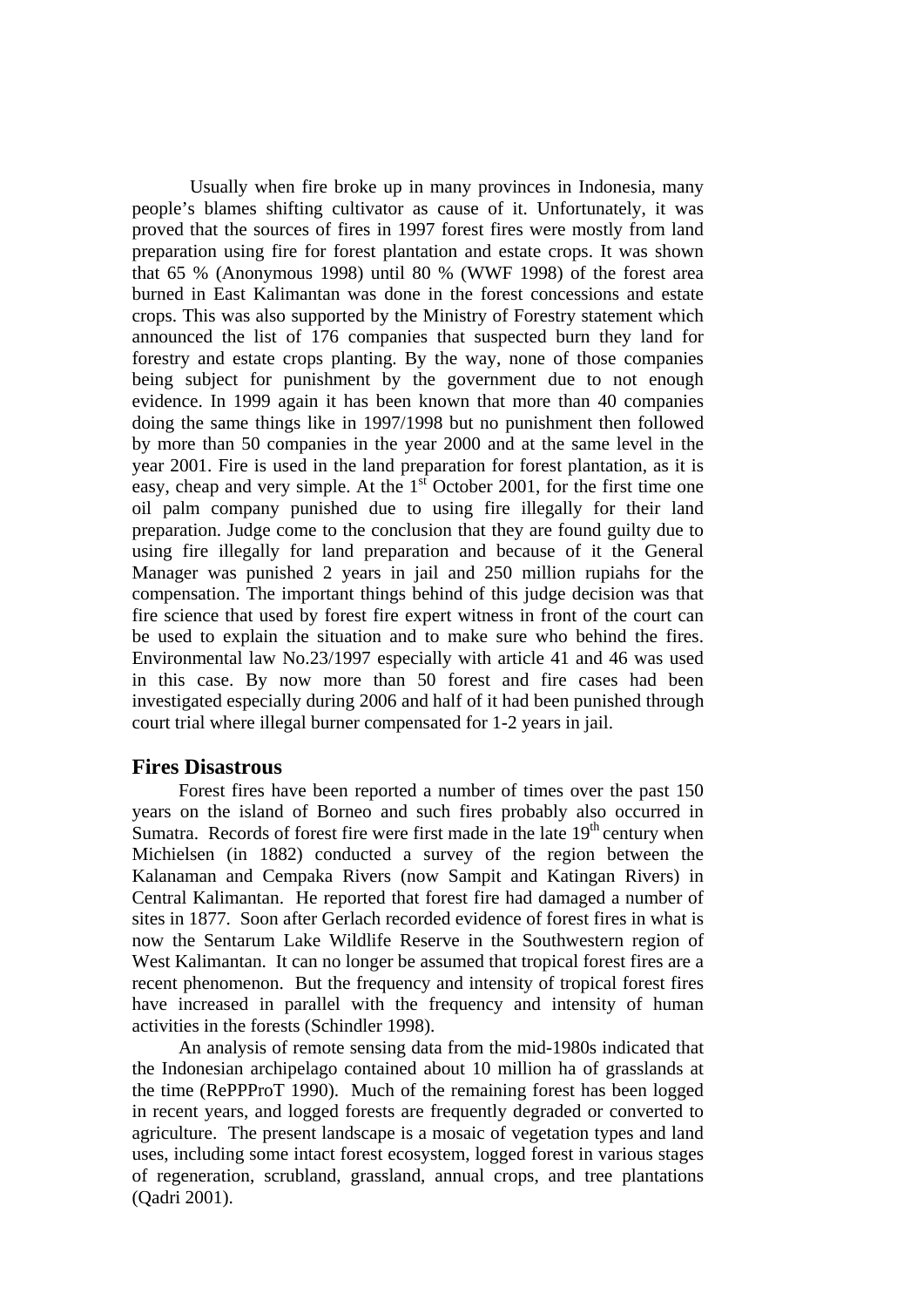Periodic fires have been reported in the Lake Sentarum Wildfire Reserve in West Kalimantan since the middle of the  $19<sup>th</sup>$  century. Brunig (1971) reports that the relatively fire-prone *kerangas* of heath forest of Sabah and Sarawak burned spontaneously or by human action in the 1880. the early 1930<sub>s</sub>, and the late 1950<sub>s</sub>. So while the burning of forest of Sumatra and Kalimantan is clearly not a recent or geographically unique phenomenon, the fact that these islands remained largely forested until recent decades indicates that neither naturally caused fire or human use of fire led to significant deforestation in the past (Qadri 2001).

During pronounced *El Nino* years, when conditions are usually dry, fire and smoke problems tend to be much more serious. Serious fire occurred in 1982-1983, 1987, 1991-1992, 1994-1995, and 1997-1998, 2000, 2002 and 2005. The economic cost of the fires has extended far beyond the destruction of large tracts of forestland. In addition to the direct damage these fires have caused to human and animal populations living in the affected areas, the resulting smoke has directly imperilled human health and economic well-being in adjacent AMCs (Qadri 2001).

One of the most serious of the recent fires was in East Kalimantan during 1982-1983, demonstrating the greater vulnerability of disturbed forests to blazes. In the fire season, ENSO caused large-scale wildfires, which ran out of control from several land clearings and slash-and burn sites as well as form logging areas, *alang-alang*, and camping sites. It has been estimated that the overall land area of Kalimantan affected by fire exceed 5 million ha, where in East Kalimantan alone, about 3,5 million ha were affected by drought and fire.

Land and forest fires that occurred during the extended dry periods in 1987 (66,000 ha), 1991 (500,000 ha), and 1994 (5.11 million ha) were distributed over some 25 provinces, including Maluku and Sulawesi. These fires were larger than during years with normal rainfall. The smoke emitted from the Indonesian archipelago during these years was not primarily caused by forest fires alone, but also by the application of fire for converting forest into estate tree crops and forest plantations, as well as by slash-and burn agriculture (Goldammer 1998).

Noted by UNEP as one of the biggest environmental shocks since 1950, the 1997-1998 forest fires of Indonesia were among the most damaging in recorded history (UNEP 1999). The area affected by fire has been estimated as 9.76 million ha. Indonesia (and Malaysia) experienced one of the worst recorded droughts in recent history during that period. It occurred in two spells. The dry conditions that started around April 1997 abated briefly by November 1997. But the *El Nino* persisted and drought resumed in early 1998, in a pattern reminiscent of the *El-Nino* drought and fires of 1982-1983. The second spell lasted from January to May 1998, until the onset of rain. Less serious, sporadic fires occurred in the dry season of 1999.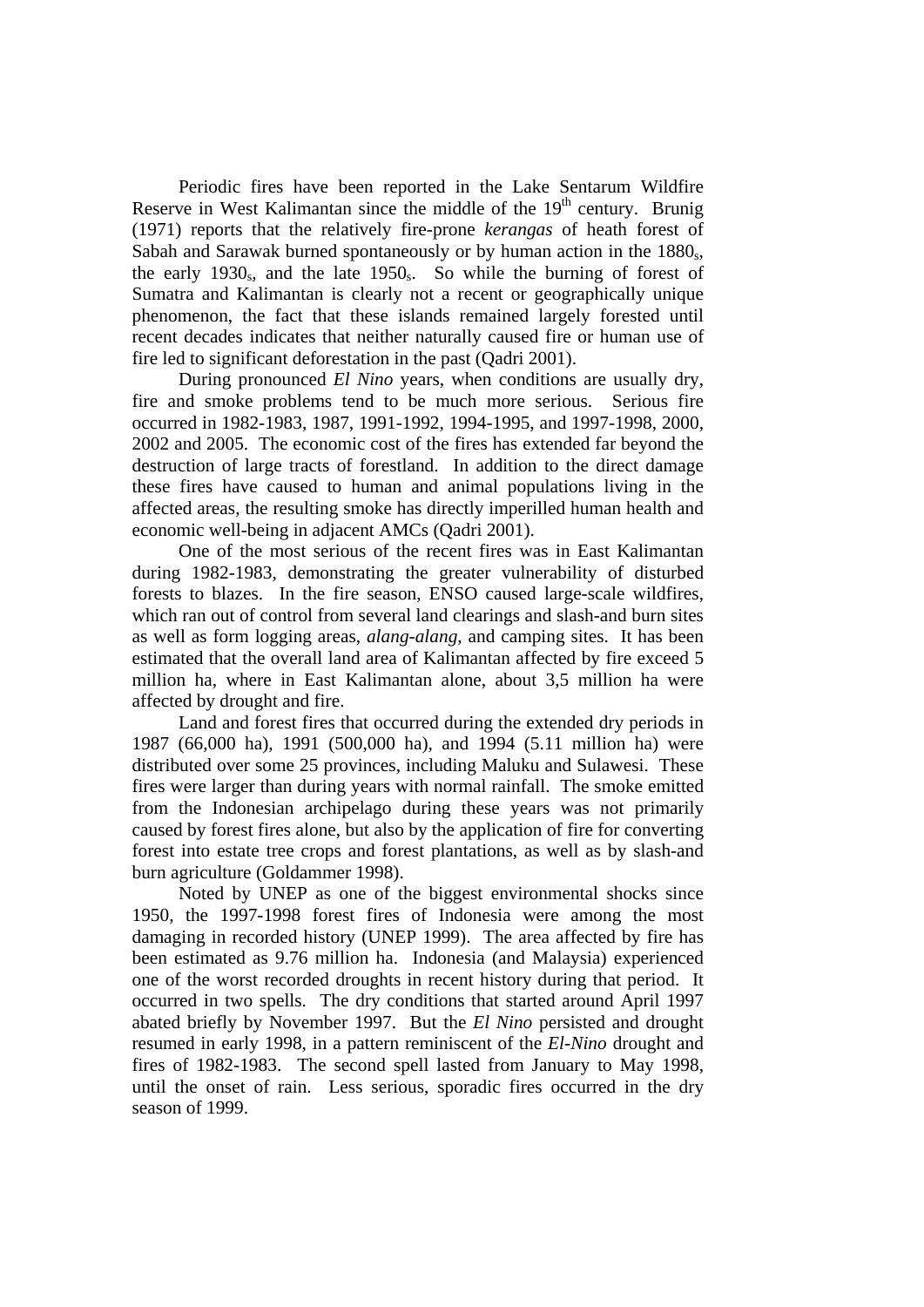# **Sources**

# *Illegal Shifting Cultivators*

Usually when fire broke up in many provinces in Indonesia, many people's blames shifting cultivator as source of it, because they used fire for land preparation for agricultural purposes. It was proved by jailing three of them in East Kalimantan in 1997 and also in Riau in 1999 and another's six person in the year 2005. Of course shifting cultivators used a fire for they land preparation, because it was cheap, and easy to do, and it was done for thousands years ago (Goldammer 1993) without any environmental problems like it happens now. Shifting agriculture systems in their early practice and extends use largely determined by low human population pressure on the forest resources. They provided a sustainable base of subsistence for indigenous forest inhabitants, and their patch impacts had little effects on overall forest ecosystem stability (Nye and Greenland 1960). By burning they will got a free mineral from ash that rich of organic-carbon, phosphorus, magnesium, potassium, and sodium. The nutritional value increase temporarily after burning, however, because when rainy comes, it will be leached and decline (Garren 1943; Jordan 1985 and Saharjo 1995).

The origin of the 1982-83 fire has not been definitely identified, but swidden agriculture has been considered as one of the most plausible sources (Wirawan 1985). Swidden, slash-and-burn or shifting agriculture has been traditionally practiced by rural people in Borneo, as in many other parts of the tropics. With the intention of planting crops at the onset of the rainy season in November and December, they usually start clearing and then burning their fields during the second half of the dry or less rainy period, usually in September and October, while in Sumatra on August to September. The timing of their slash-and-burn practice is well established and is primarily based on the annual variation of the Monsoon.

By the way one of the reasons why shifting cultivators activity become environmental problem is because of illegal shifting cultivator did it (Saharjo and Husaeni 1998). They are not the real shifting cultivators but they are a new comer from other cities or region who never did shifting cultivation and without any experienced. For the real shifting cultivator they are know how to burn and prevent fire jump to other place, for instance using fire breaks and they know also when fire should be put down and stop. This knowledge is not a simple and easy thing to be done quickly by the new comer. Some time they never think about this, then, burn it directly and we can imagine what would happen, burned are become larger and spread everywhere. Some time it takes several days, with black smoke in the sky.

### *Forest and land (oil palm)*

It was proved that the sources of fires in 1997 forest fires were mostly from land preparation using fire for forest plantation and estate crops. It was shown that 65 % (Anonymous 1998) until 80 % (WWF 1997) of the forest area burned in East Kalimantan was done in the forest concessions and estate crops. This was also supported by the Ministry of Forestry statement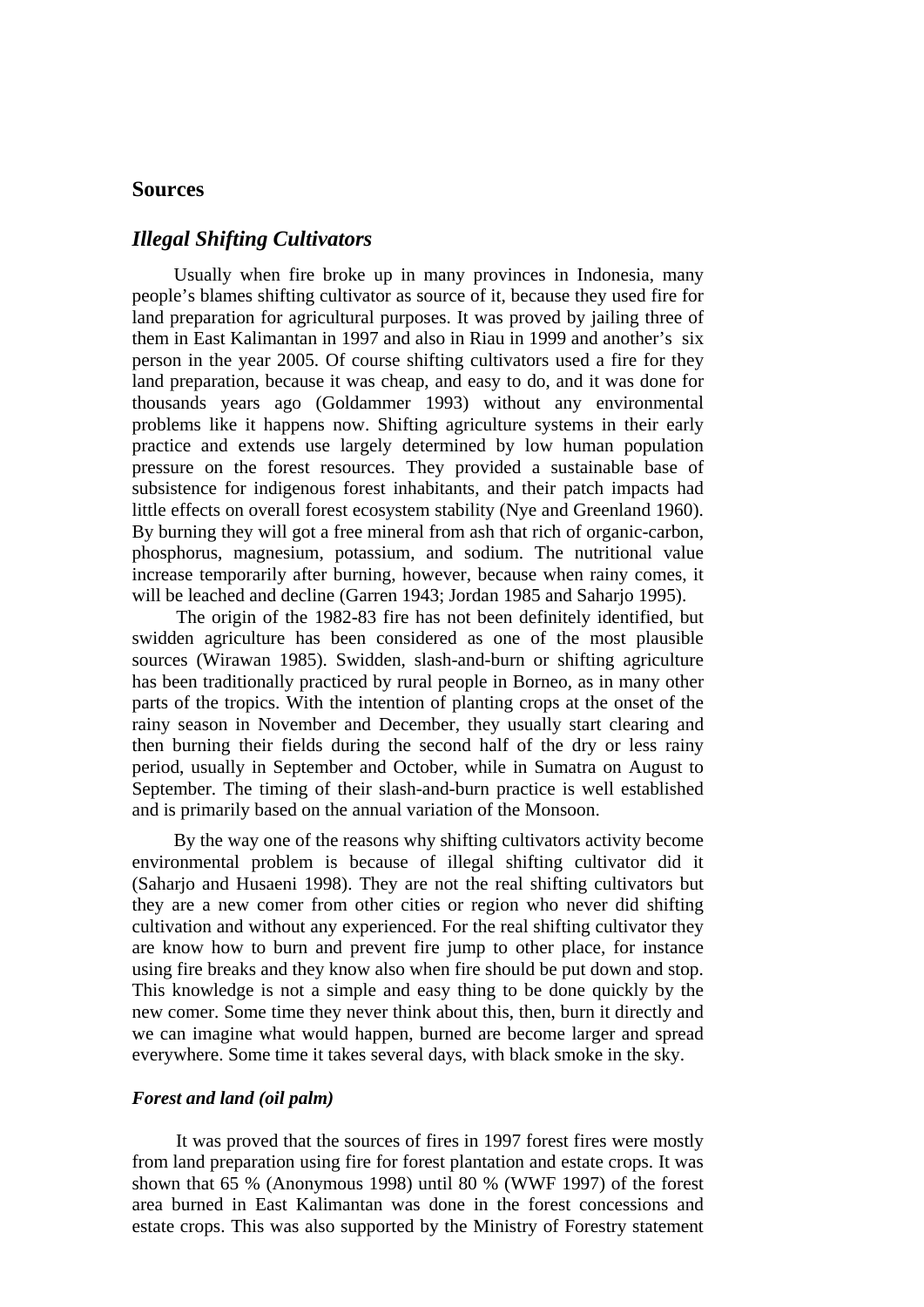which announced the list of 176 companies that suspected burn they land for forestry and estate crops planting. By the way, none of those companies being subject for punishment by the government due to not enough evidence. In the year 1999 it has been known that more than 40 companies in Riau province doing the same things like in 1997/1998 but no punishment.

After the year 2000 then forest plantation and oil palm (un or intentionally) and the community with business perspective become the most significant activities produce smoke within the country. Fortunately in the year 2001 an oil palm company finally was punished, and until the year 2005 at least around 25 companies being investigated for court.

The use of fire is officially forbidden although every company uses it, because this is the only viable and economic method of reducing the huge biomass. The underlying cause is, hence, the policy that plans to convert 500,000 ha of forest into plantations every year (Schindler 1998). The government (CIFOR 1998) has licensed and stimulated many companies to develop new industrial plantations of rubber, oil palm and pulpwood, as well as transmigration sites. These activities require the clearing of hundreds of thousands of hectares of land, and fires are their cheapest option. The traditional method of claiming forested land as in many parts of the world has been to burn and then plant. It seems likely that migrants, particularly in areas near cites, as well as large government-sponsored agricultural or forestry development programs, are clearing forest to establish land claims.

### *Logging*

Logging activities have greatly increased both fire risk and hazards (Mackie 1984). Access roads opened up the forests to both immigrant and local people for making field (Wirawan 1993). By opening up the forest canopy, logging activities have greatly stimulated the growth and accumulation of plant biomass near the ground. Additional dead biomass is also provided by deformed logs and branches left behind by loggers. The failure of the rainy season to arrive on time, as was the case in late 1982, prolonged dry season, dried this plant biomass and then helped the fires started by shifting cultivators in September or October to spread wildly unchecked for several months until heavy rain fall in May 1983. As a result, 70 % of the burned forest in East Kalimantan, occurred in the logged-over forest areas (Wirawan 1993).

When logging companies enter into a new area, they automatically bring with them the fire problem. They are opening up the forests and making them more susceptible to forest fires through road, logging waste, bulldozing through the stands and opening up the canopy and finally bringing in people as the source of fire (Schindler 1998).

Fire risk is increased dramatically by the conversion of material forests to rubber and oil palm plantations, and by the logging of natural forests, which opens the canopy and dries out the ground cover. Plantations are drier and trees are move evenly spaced than natural tropical moist forests, thus increasing the opportunities for fire to spread. Evidence also suggests that fires burned mostly easily in secondary forests that had already been disturbed through (frequently illegal) timber operations. Selective logging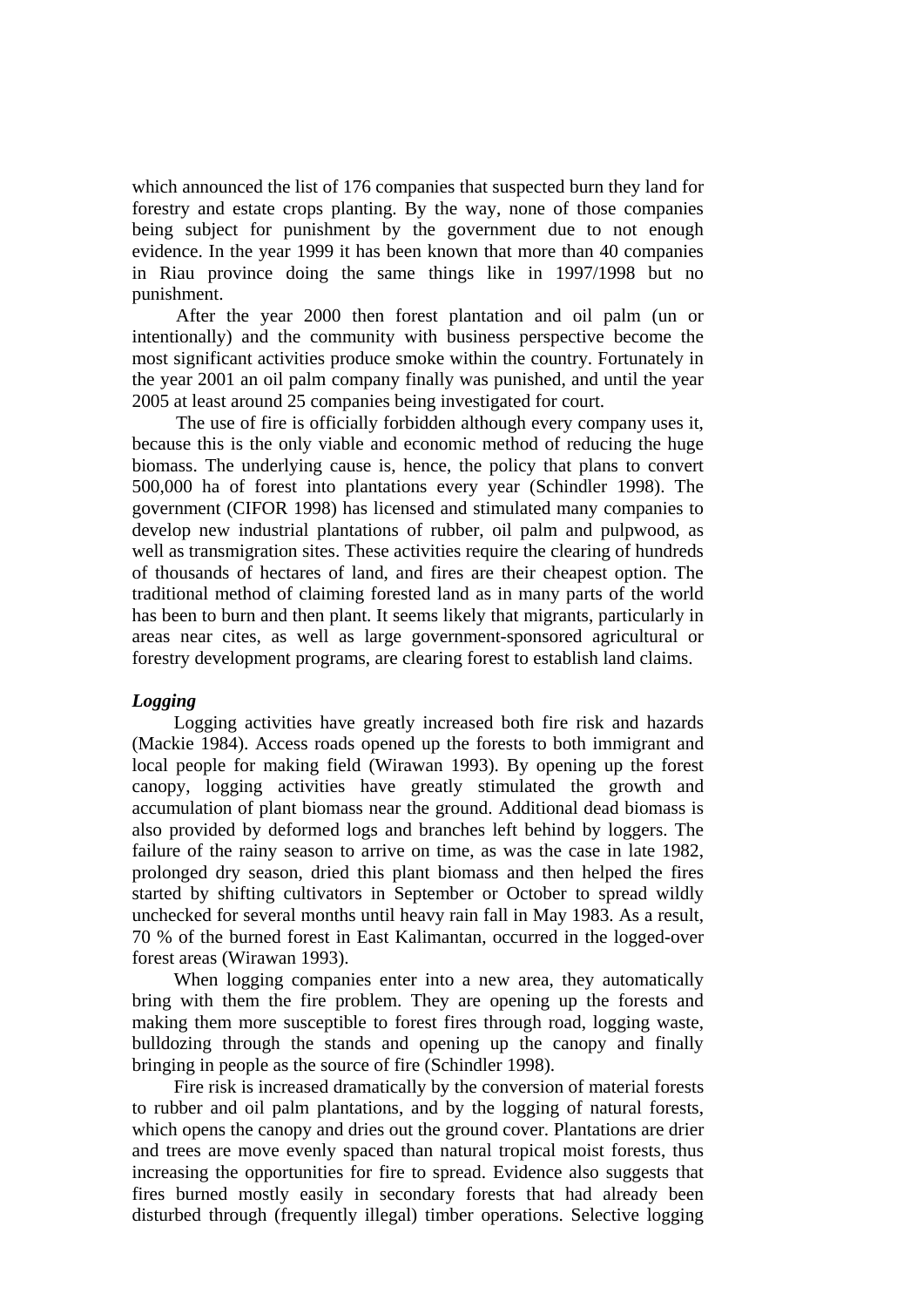destroys much of the most undergrowth and the closed canopy that reduces the likelihood and impact of forest fires in natural forests (Dudley 1998). Recently fire is used to exploit the natural rain forest especially in Kalimantan by the name of salvage logging. It was realized when fire come to their area and they do not have ability to fight it, resulted in the cleaning of the natural forest from shrubs and grass create a condition which easily entered. Unfortunately they do not cut down the trees burned but also fresh trees which are the main target.

# **Law enforcement**

It has been well known that through recording data that fire emerge is not only wild behave but also manage by some one with certain purposes that is prohibited according to the law. To this kind of fire law enforcement is the answer to solve the problem by using scientific evidence at it had been done successfully in Riau province since the year 2000.

The investigation for illegal burning cases starting from hotspot found in the burnt area that was exist for a certain period, it might be in an oil palm plantation, forest production, shrubs, grasses and forest production area. In order to know the hot spot is real hot spot or fire spot then a team of investigator send to the burned area completed with Ground Positioning System (GPS). Recorded data hotspot from NOAA satellite for certain period that exist in the burned area that was investigated used for field checking. One of the success story on how law enforcement used for an oil palm plantation below show how it works.

#### *Hot spot investigation*

Based on NOAA 12 and 14 hotspot data reported by Regional Environmental Agency Sumatra found that there were many hotspots in the coordinate 1. E:101.59.06.3; N: 00.21.04.3, 2. E: 101.55.32.5; N: 00.21.32.0, 3. E: 102.00.24.8; N: 00.23.19.6 especially on 3 and 5 March 2000. To identified where it was and how the fire blow, a team consisted of forestry district staffs, state crops staffs, regional environmental agency Sumatra, forest fire expert witness and accompanied by regional police officers went down to the burnt area. Field identification/investigation resulted data and information such below:

- Burnt areas were in the village of Nilo Kecil and Telayap, Bunut subdistrict, Pelalawan district, Riau province, in the land preparation area belong to PT.Adei Plantation and Industry (an oil palm plantation)

- Most of the burnt land is peat and flat

- Burnt area was completely covered with ash and charcoal

- Materials burnt was logs, branches, leaves, shrubs, and litter

- Fire ended at the edge of the site of block and was not jumped to the other block or community forest adjacent to the plantation

- Burnt logs indicated that fire blow-up with high fire intensity supported by 1 cm depth of heat penetration on log with 30-40 cm diameter

- At least 200 ha of land was burnt further ground surveying using satellite data found that burnt area due to fire was 2970 ha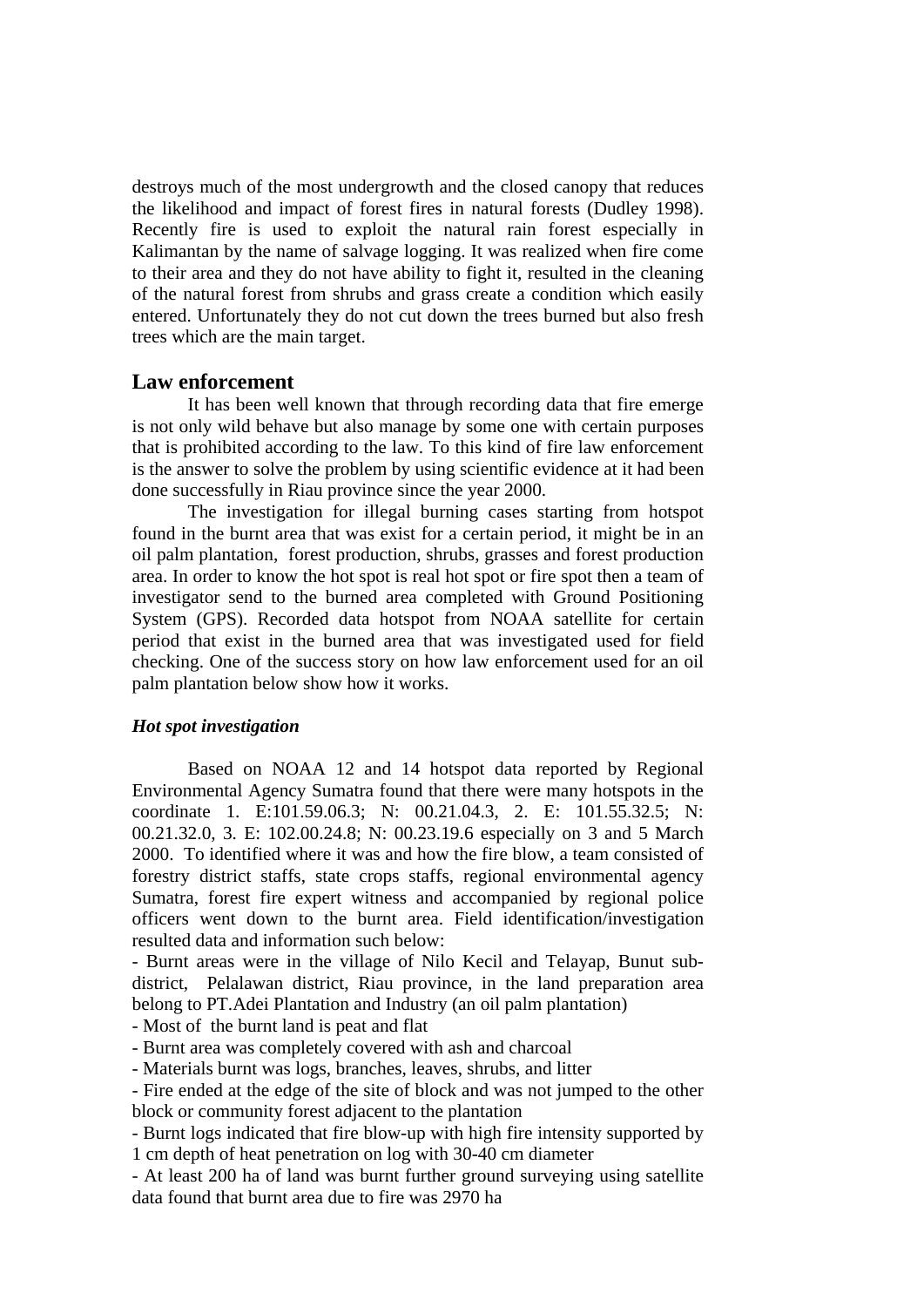- There were no found fire prevention and suppression facilities available in the burnt area and other plantation area

### *Field data analysis*

Further investigated made by forest fire expert witness to the burnt area was focused on burnt peat. Burnt peat samples for physical, chemical properties and biological aspects were taken for laboratory analysis. Physical properties analyzed were peat moisture content, pores, while chemical properties analyzed were pH,  $NH<sub>4</sub>$ ,  $NO<sub>3</sub>$ , P and ash while biological aspects was fungi, micro organism, respiration and C-mic. In order to know the depth of heat penetrated resulted from burnt fuel at the surface to the peat, then burnt peat was dig for every 10 cm depth to the below ground.

Based on the data/information taken from field investigation and laboratories analysis proved that fire in the land preparation for oil palm plantation was planned and systematically done in order to reach the target plantation with low production cost. Without fire this company should pay for their land ready to plant is around Rp.8-10 million/ha while using fire they just need Rp.700,000- Rp. 1 million/ha.

Fire was set up by putting gasoline or other type of fuel in the edge of block, which was one of the strategy to control fire not to jump to the non target area and fire end-up safely. They managed logged by stacking it in the land preparation area, which will not let fire jumped to the non-target area and they burnt between stacking. Covering burnt area with ash uniformly means that fires was under controlled where rate of the spread of fire had been arranged with fuel arrangement, because if it was not treated or uncontrolled then there should be an area that will not burn irregularly.

 Further analysis found that the science and technology behind of those fires that mostly done in March. Riau province is relatively humid with high rainfall but not for March and July. This means that even though in March is relatively humid there will be a few days without rain at least for 7 to 10 days. This dry period will have an impact to the water table condition in peat layer. Water table in peat layer will decrease for a few cm (10 to 15 cm) and this will have an impact to the fuel load at the top layer which will drier. If fire applied in this period the penetration heat will have an average depth is around 10-15 cm, because below this lane the water will prevent fire to penetrate deeper. One of the reasons why they used fire in their land preparation is to increase peat acidity (pH) from low (around 3) to be around 6 which is trees normally growth and produce the fruits (oil palm). Without burning they should provide budget many times compared to using fire. 10-15 cm peat depth burnt is better than more than 50 cm if the fire applied in the dry seasons which let them lost media for planting. Only those persons who have a basic knowledge on agro-meteorological sense and have a basic of peat performance that can running this burning which should conducted carefully. Unfortunately economic benefit taken from using fire in the land preparation is not the only product resulted because negative impact to the environmental destruction occurred due to burning should be not to be left and should be focus for rehabilitation.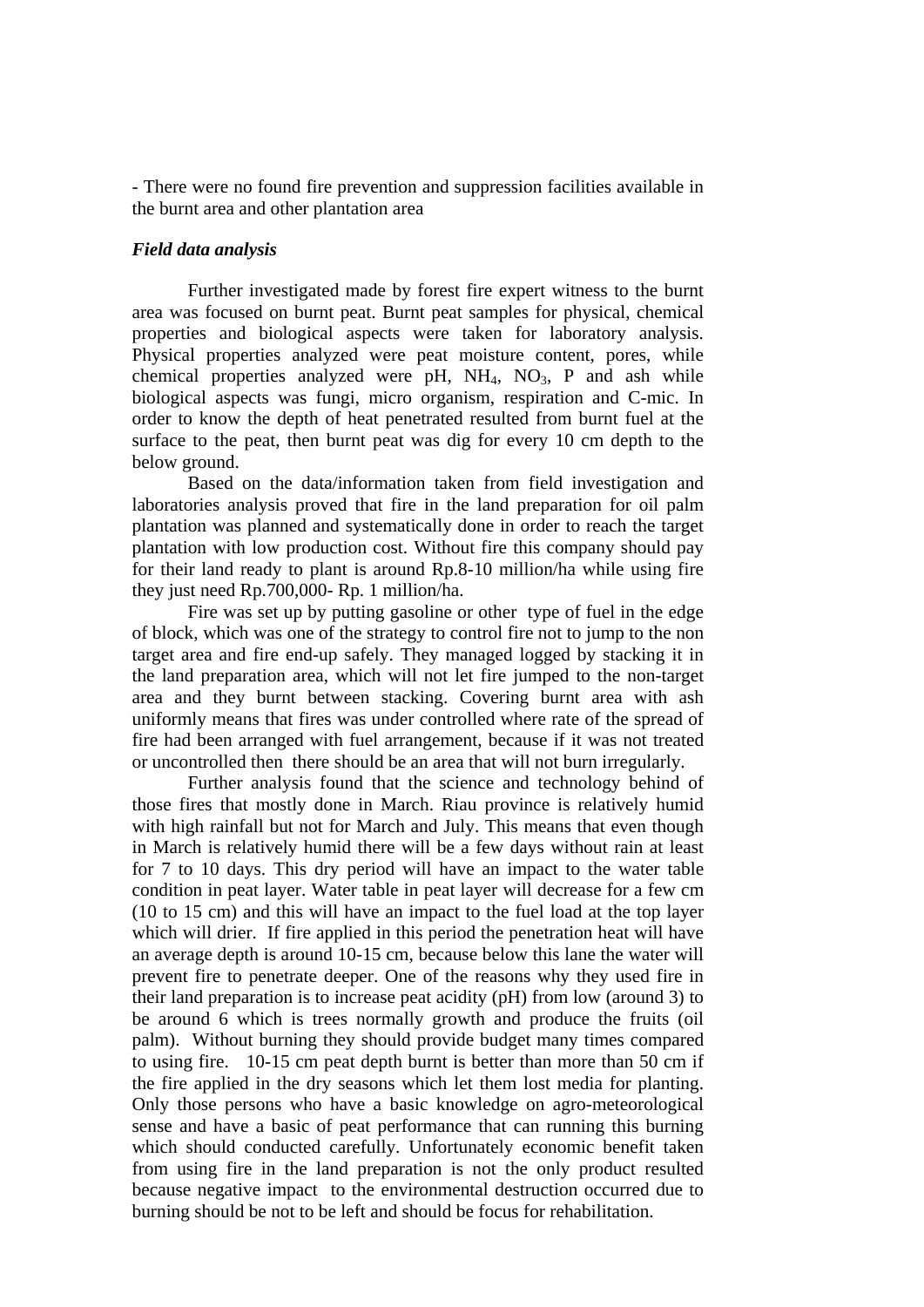These measurement and calculation and laboratory analysis was done in order to make sure the judge team in making decision that fire found in the land preparation belong to an oil palm plantation was not wildfire but controlled fire managed by some one and due to the using fire illegally peat destroyed. This scientific analysis should be done in order to legitimate article 41(1) Environmental act No.23/1997 stated " that any person who in contravention of law intentionally carries out an action which results in environmental pollution and/or damage, is criminally liable to a maximum imprisonment of 10 years and a maximum fire of Rp.500,000,000 " and article 46 stated that "if a criminal action is provided for in this chapter is done by or in the name of legal body, company, association, foundation or other organization, criminal charges are made and criminal sanctions along with procedural measures as provided for in article 46 are imposed both against those who give the order to carry out the criminal action concerned or who act as leaders in the carrying out of it and against the two of them". Peat destroying has a consequence to the economic impact, environmental impact, and others. Due to this reason based on Environmental act No.23/1997 they should rehabilitated to be like it happened without fire. All these things can be explained through forest fire science knowledge made by forest fire expert witness during the court session. Field court will be one of the key important how to show these things happened in the field.

On  $1<sup>st</sup>$  October 2002, based on the fire science knowledge presented by forest fire expert witness that used as a basic information for this case during the courts session come to the conclusion that PT.Adei Plantation and Industry found guilty of using fire illegally in their land preparation area for oil palm plantation, due this reason the General Manager of the company being punished 2 years and Rp.250 million as a compensate cost.

#### *Ecological and economical impact*

Ecological, economic and atmospheric impact due the fires in the land preparation area belongs to the oil palm company as is follows:

#### *Ecological impact*

Peat layer has soil physical properties that have pores volume bigger than soil compaction that is 80-90%. This bigger soil pores create a peat condition which has an ability to keep water big enough. Unfortunately, due to the fires reduces the depth of peat surface 10 cm which cause the losing of water reserve  $650m^3/ha$ . This situation cause no place for the water to be released out of burnt area due to the peat surface destroyed already which can not keep the water anymore, for a large area flood will usually emerge after rain. Due to the loss capacity to reserve the water of  $650m^3/ha$ , which might be will cause flood in the rainy season and drought in the dry season, new reservoir should be established to compensate 10 cm peat destroyed. New reservoir that should be established has the specific arrangement that is 20 m wide, 25 m long and 5 m height. If the construction cost per 2001 was Rp.100,000/m<sup>2</sup> means that new reservoir need cost Rp. 190.095 Billions.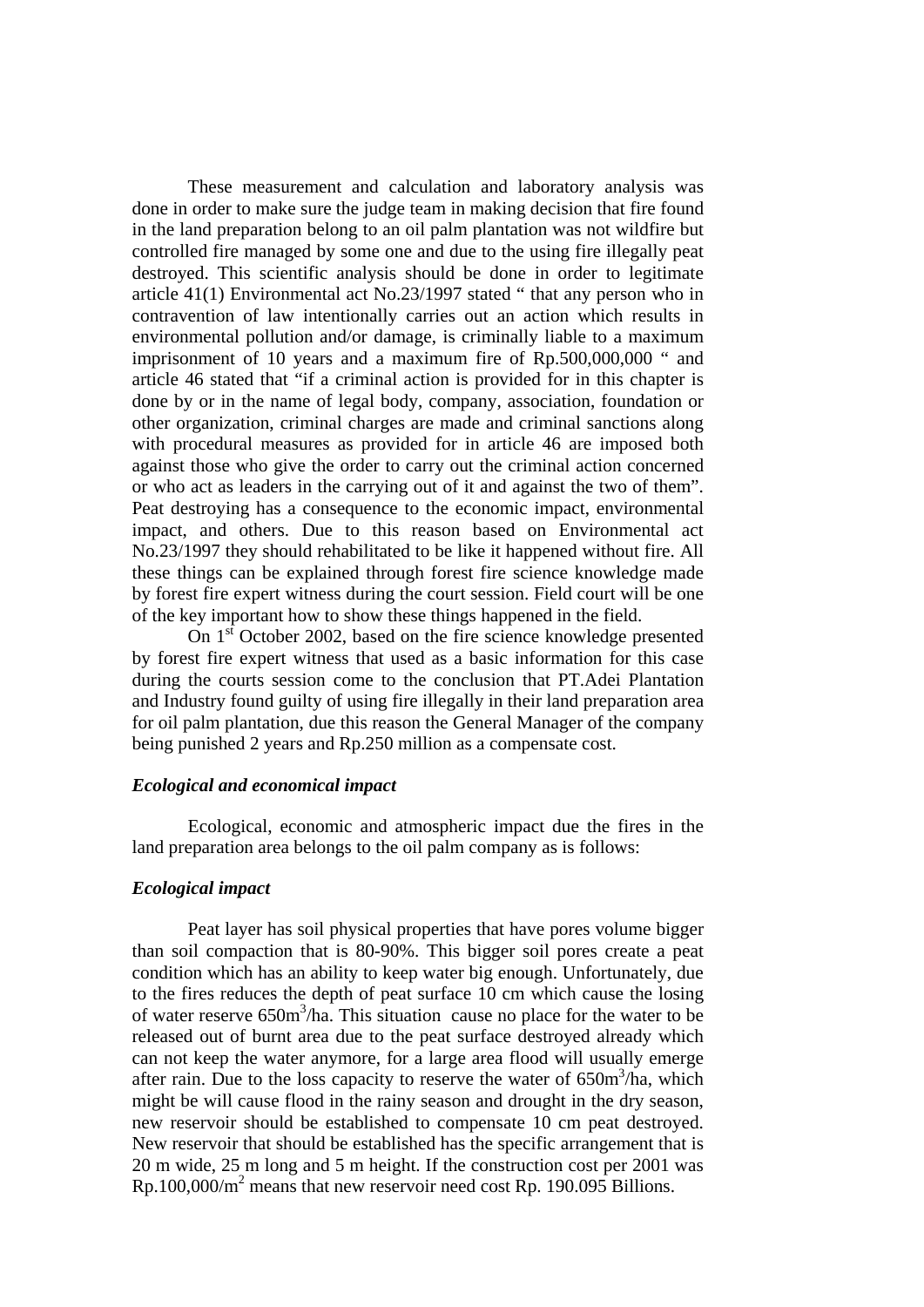# *Economical impact*

Fire that used in the land preparation area for an oil palm plantation illegally in a few hours caused 10 cm peat layer destroyed which in natural processes will take 15 years to be replaced. During 15 years operation period and if fire is not used for the land preparation, the company could have started production and so there is a loss of benefit. This has been calculated as follows:

### *Assumption used*

- 2970 hectares burned
- Oil palm start production at 4 years old
- CPO production per ha : 4000 kg/year
- CPO price per kg: Rp. 3000 (Price at 2000)
- Years production lost 11 years (15 years-4 years)

# **Calculation cost for 2970 ha for oil palm plantation (**with price at 2000**)**

| a. Planting cost                         | Rp. 39,337,600,000  |
|------------------------------------------|---------------------|
| b. First year maintenance cost           | Rp. 14,942,070,000  |
| c. Second year maintenance cost          | Rp. 13,249,170,000  |
| d. Third year maintenance cost           | Rp. 13,471,920,000  |
| e. Fourth year maintenance cost          | Rp. 19,201,050,000  |
| f. Fifth year maintenance cost           | Rp. 17,255,700,000  |
| g. Sixth-Fifteenth year maintenance cost | Rp. 200,772,000,000 |
| Total cost spent for 15 years            | Rp. 318,229,560,000 |
| Harvested product sales for 11 years     | Rp. 392,040,000,000 |

**Profit lost due to fire** Rp. 73,810,440,000

*Burnt logs cost*

- a. Logs which actually can be used for chips: 10m3 /ha x Rp.150,000,00/m3 : Rp. 1,500,000,00/ha
- b. Logs which actually can be used for other purpose:  $20m<sup>3</sup>/ha$  x Rp. 50,000,00/m<sup>3</sup> : Rp. 1,000,000,00/ha

Totally economic lost per ha due to burnt logs was Rp. 2,500,000,00, for 2970 ha burnt area cost was Rp.7,425,000,000,00

# *Total damage cost*

| Total damage cost due to 2970 ha burnt in PT. Adei Plantation and Industry |                |                        |  |
|----------------------------------------------------------------------------|----------------|------------------------|--|
| a. Ecological impact cost                                                  |                | Rp. 190,055,000,000,00 |  |
| b. Economical impact (time lost production)                                | Rp.            | 73,810,440,000,00      |  |
| c. Burnt logs cost                                                         | R <sub>D</sub> | 7,425,000,000,00       |  |
| d. Ecological activated cost                                               | R <sub>D</sub> | 9,325,800,000,00       |  |
|                                                                            |                |                        |  |

 **Total** Rp. 280,616,240,000,00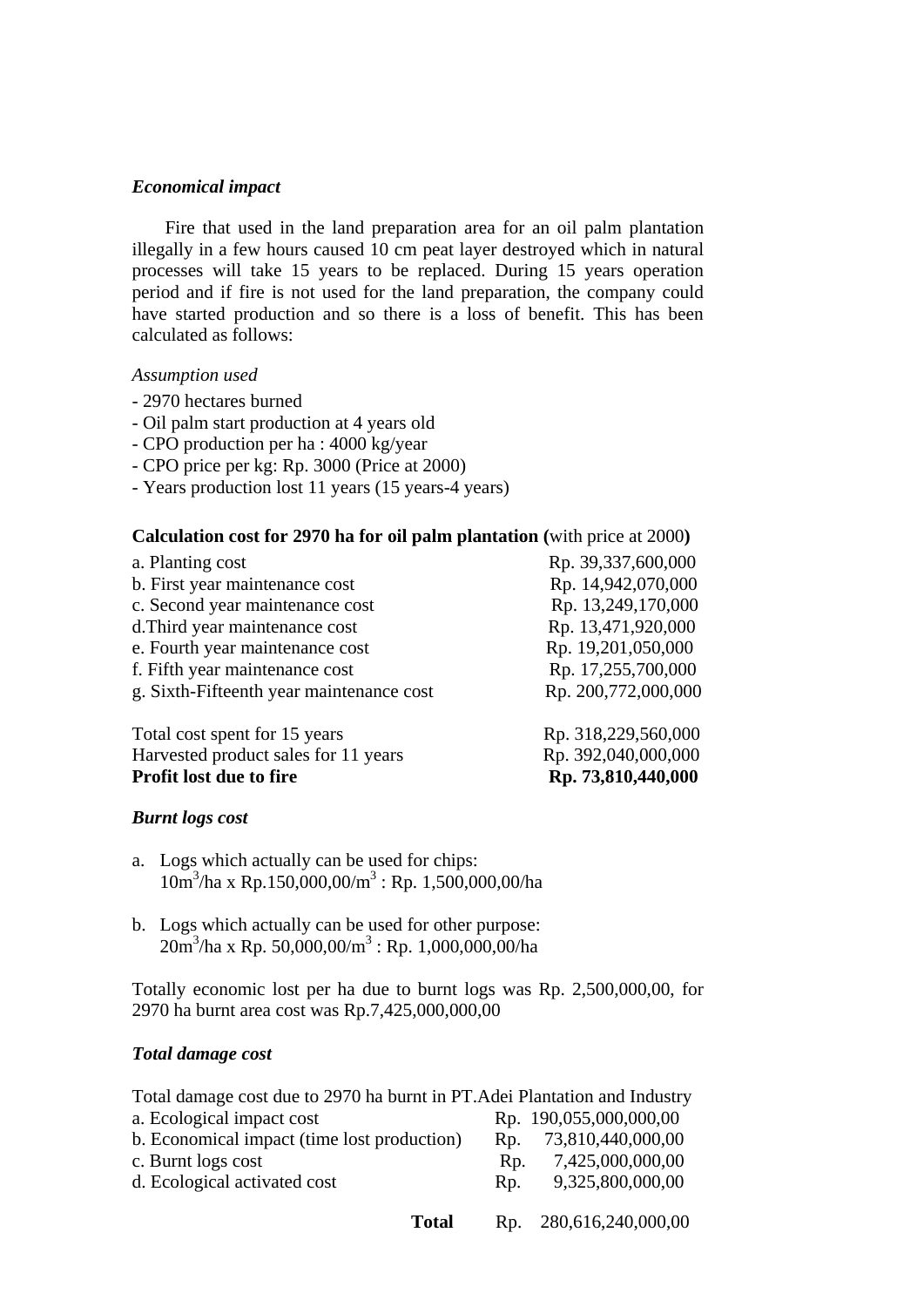After the company's manager being punished and stay in jail hence the activities of using fire for the land preparation reduce. Year by year law enforcement used by the government to fight the year and the cases being investigated increased significantly. At the year 2006 at least 50 person of the peoples who used fire for the land preparation from they own land had been punished and more than 20 companies (mostly an oil palm) being investigated and running in the court.

# **Conclusion**

 As the fire made by communities for the land preparation area for they own land, or for companies that are prohibited by law could be recognized have certain purposes, then through scientific evidence it can be solved. Through scientific evidence fire behaviour and damage can be clearly prove hence could be show who behind the fires.

#### Acknowledgment

Special thanks to the South Sumatera Forest Fire Management Project-EU who give a financial assistance to come to Sevila, Spain for a poster presentation.

# **References**

- Brunig, E.F. 1971. On the ecological significance of drought in the equatorial wet evergreen (Rain) forest of Sarawak, Borneo. In: The water relations of Malaysia Forests. From the first Aberdeen Hull Sysposium of Malaysian Ecology, held in Hull, 1970, edited by J.R.Flenley, 66-96. Hull, UK: Department of Geography, University of Hull.
- CIFOR. 1998. Fire in Indonesia in 1997. CIFOR News, no.16:1
- Dudley, N. 1998. The year the world caught fire. WWF International. 35 pp.
- Garren**,** K.H. 1943. Effects of fire on vegetation on the Southern United States. Botanical Review 9(9): 617-654
- Goldammer, J. G. 1993. Fire Management. In : Pancel, L. (ed.). Tropical forestry handbook. Vol. 2 : 1221 - 1267.
- Jordan, C.F. 1985. Nutrient cycling in tropical forest ecosystem. John Wiley and Sons. 190 pp.
- Mackie, C. 1984. The lessons behind East Kalimantan's forest fire. Borneo Research Bulletin,  $16 \cdot 63 \cdot 74$ .
- Nye, P. H. and D. J. Greenland. 1960. The soil under shifting cultivation. Tech. Comm. 51, Commonwealth Bureau of Soils, UK.
- Qadri, S.T. 2001. Fire, Smoke and Haze. ASEAN-ADB. 246 pp.
- RePPProT. 1990. A National overview from the Regional Physical Planning Program for Transmigration. UK Overseas Development Administration and Directorate BINA Programme. Indonesian Ministry of Trnasmigration, Jakarta.
- Saharjo, B.H. 1995. The changes in soil chemical properties following burning in a shifting cultivation area in South Sumatra. Wallaceana 75: 23-26